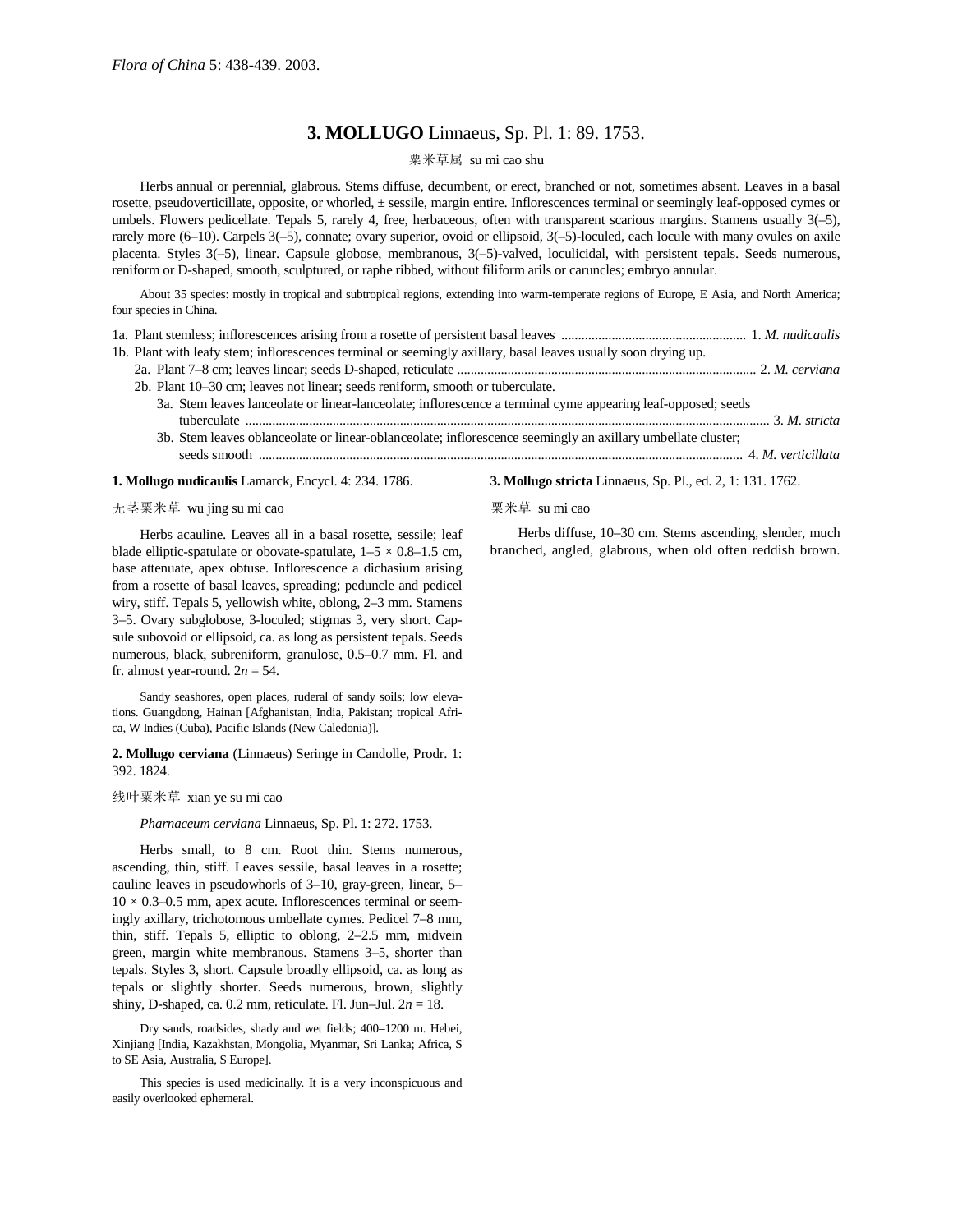Leaves in pseudowhorls of 3–5 or opposite; petiole short or leaves subsessile; leaf blade lanceolate or linear-lanceolate, 1.5–  $4 \text{ cm} \times 2 - 7 \text{ mm}$ , base attenuate, apex acute or acuminate; midvein prominent. Inflorescences terminal or in seemingly leafopposed lax cymes; peduncle slender. Pedicel 1.5–6 mm. Tepals 5, greenish, elliptic or orbicular, 1.5–2 mm, veins reaching 2/3, margin membranous. Stamens 3. Ovary broadly elliptic or rotund, 3-loculed; styles 3, linear, short. Capsule subglobose, ca. as long as persistent tepals, 3-valved. Seeds numerous, chestnut-colored, reniform, tuberculate. Fl. Jun–Aug, fr. Aug– Oct.  $2n = 18^*$ , 36.

Open waste places, sands of seashores, farmlands; 100–1800 m. Anhui, Fujian, Guangdong, Guangxi, Guizhou, Hainan, Henan, Hubei, Hunan, Jiangsu, Jiangxi, Shaanxi, Shandong, Sichuan, Taiwan, Xizang, Yunnan, Zhejiang [tropical and subtropical Asia].

In past Chinese literature, this species was erroneously reported as *Mollugo pentaphylla* Linnaeus.

This species is used medicinally.

#### **4. Mollugo verticillata** Linnaeus, Sp. Pl. 1: 89. 1753.

#### 种棱粟米草 zhong leng su mi cao

## *Mollugo costata* Y. T. Chang & C. F. Wei.

Herbs erect or diffuse, 10–30 cm. Petiole short or leaves subsessile; basal leaves in a rosette, obovate or obovate-spatulate, 1.5–2 cm; stem leaves in pseudowhorls of 3–7, or 2 or 3 in groups on one side of node, oblanceolate or linear-oblanceolate,  $1-3$  cm  $\times$   $1.5-4(-8)$  mm, yellowish green when dry, base narrowly cuneate, apex acute or obtuse. Inflorescences axillary, umbellate clusters, 3–5-flowered. Pedicel 3–5 mm, slender. Tepals 5, rarely 4, imbricate, pale or greenish white, oblong or ovate-oblong, 2.5–3 mm, margin membranous, apex acute. Stamens (2 or)3(–5). Ovary 3-loculed; styles 3. Capsule ellipsoid or subglobose,  $3-4 \times ca$ . 2.5 mm, pericarp membranous, 3valved, apex with persistent styles, persistent tepals surrounding more than half. Seeds numerous, chestnut-colored, shiny, reniform, smooth, raphe with 3–5 arcuate ribs, between ribs with fine and closely transverse grains. Fl. and fr. autumn–winter.

Barren grasslands, dry farmlands; near sea level. Fujian, Guangdong, Guangxi, Hainan, Shandong, Taiwan [Japan; tropical America, S Europe].